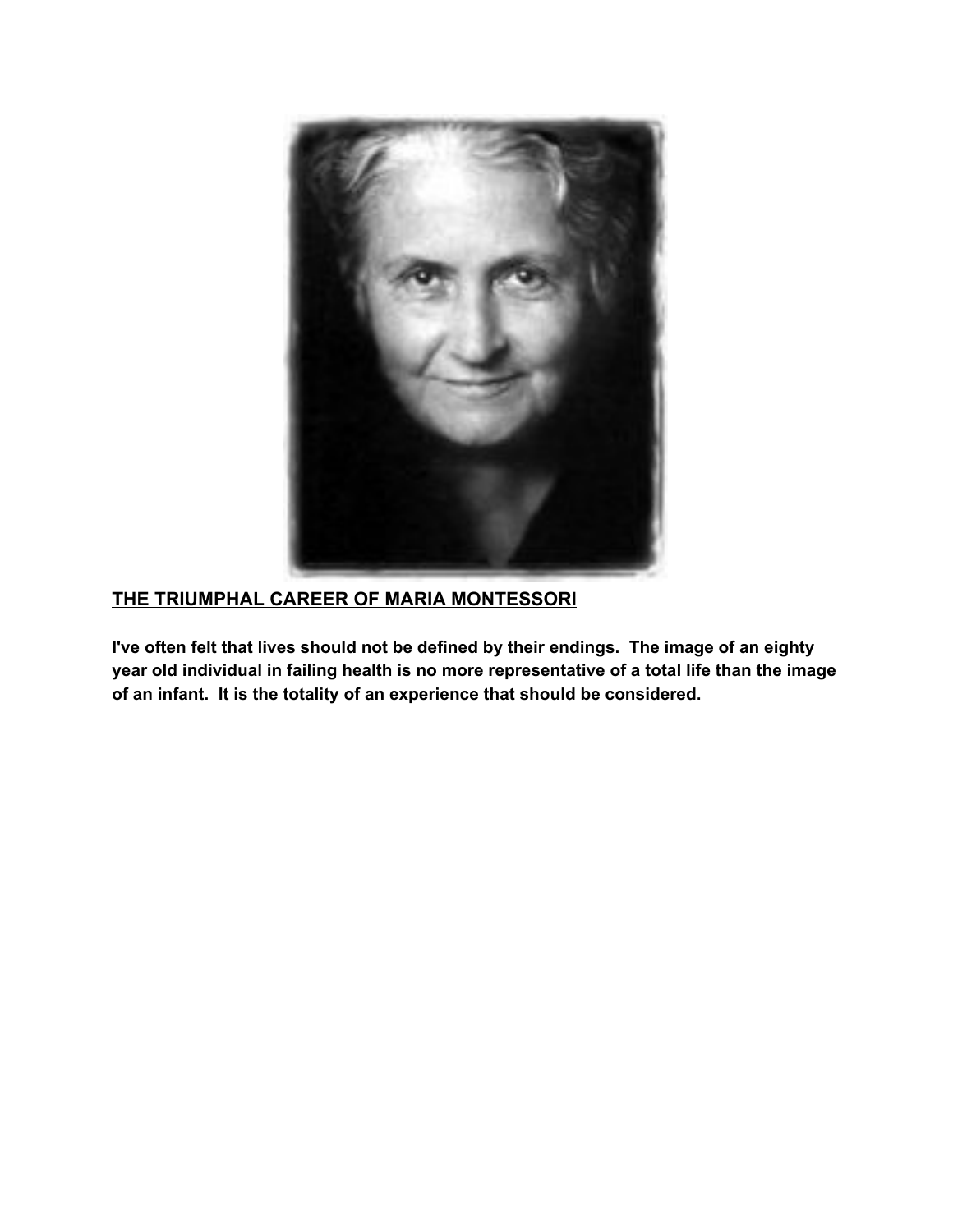

**Too often, Maria Montessori is pictured as this benign, elderly woman, in heavy dark clothing, like some antiquated object. In fact, she was symbolic of the modern woman. Highly educated, independent, striking out on her own as a single parent, and facing the vicissitudes of life with amazing resiliency. She was an indomitable spirit who was dedicated to an idea that would never leave her.**

**Join me on a brief journey to gain some appreciation of her true identity.**

**Some of this material was commissioned by a strong woman in her own right, Cathy Barr, of a very fine Montessori School called Clanmore. A part of what follows was published, originally, in Dialogue Magazine, an educational publication. It was gratifying that the material was so widely appreciated by admirers of Maria Montessori around the world.**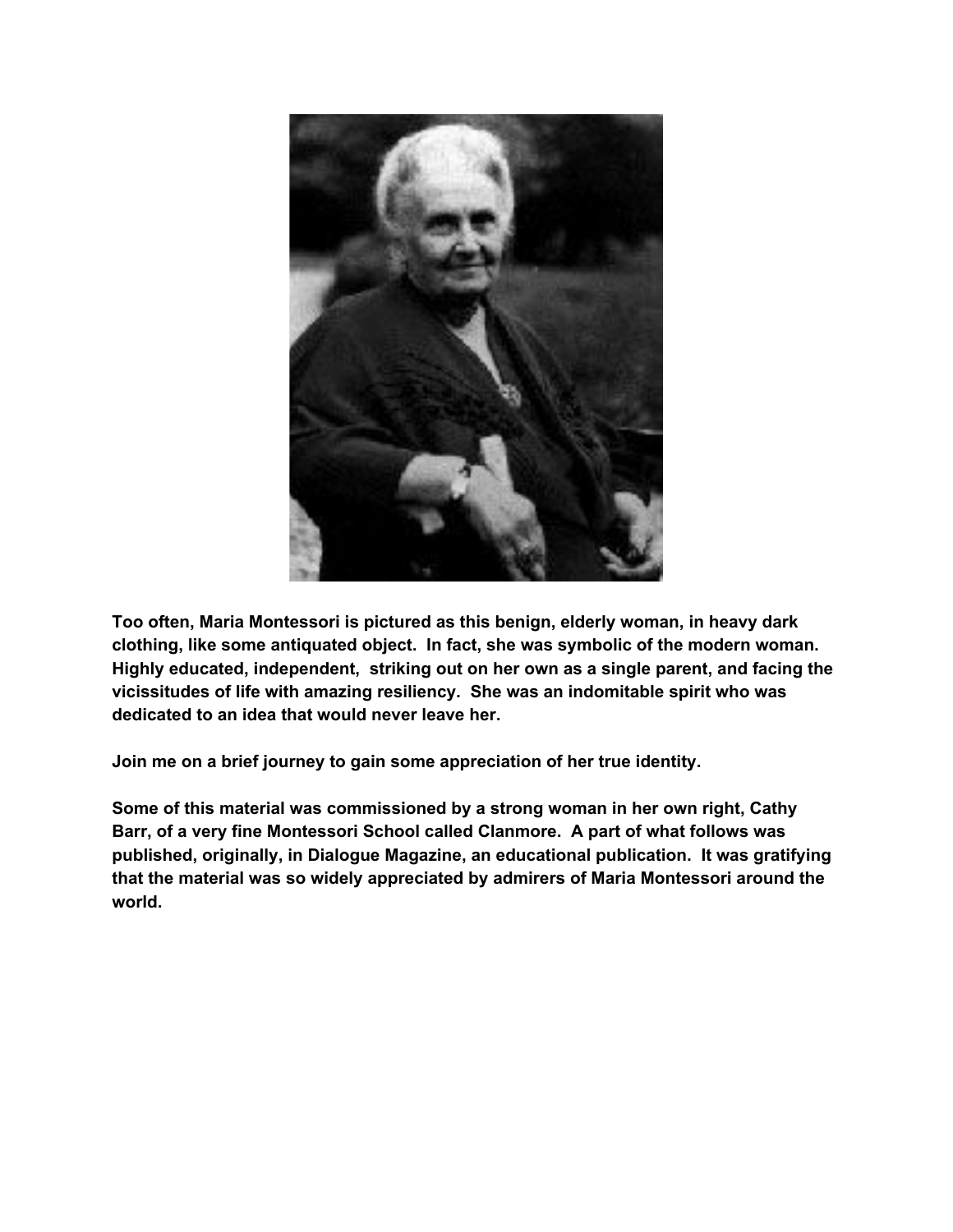

**Dr. Robert Gardner, Professor Emeritus, Ryerson University.**

# **The Maria Montessori No One Knows: A Heartbreaking Betrayal – Part 1 of 2**

**August 31st is Maria Montessori's 142nd Birthday and to celebrate Clanmore Montessori would like to share this article with you. Proudly, it is a collaboration between Dr. Robert Gardner and Clanmore Montessori School, written by Dr. Gardner**

*Dr. Maria Montessori is one of the most famous women in the world and yet a key part of her life is all but unknown. Dr. Robert Gardner, working with colleagues at Clanmore Montessori in Oakville, Ont., took a new look at a time in Maria Montessori's life that is glossed over, even by her most noted biographers. "Not to know this story is to have an incomplete understanding of one of history's most remarkable women," says Cathy Sustronk, one of the founders of Clanmore.*

**By Dr. Robert Gardner**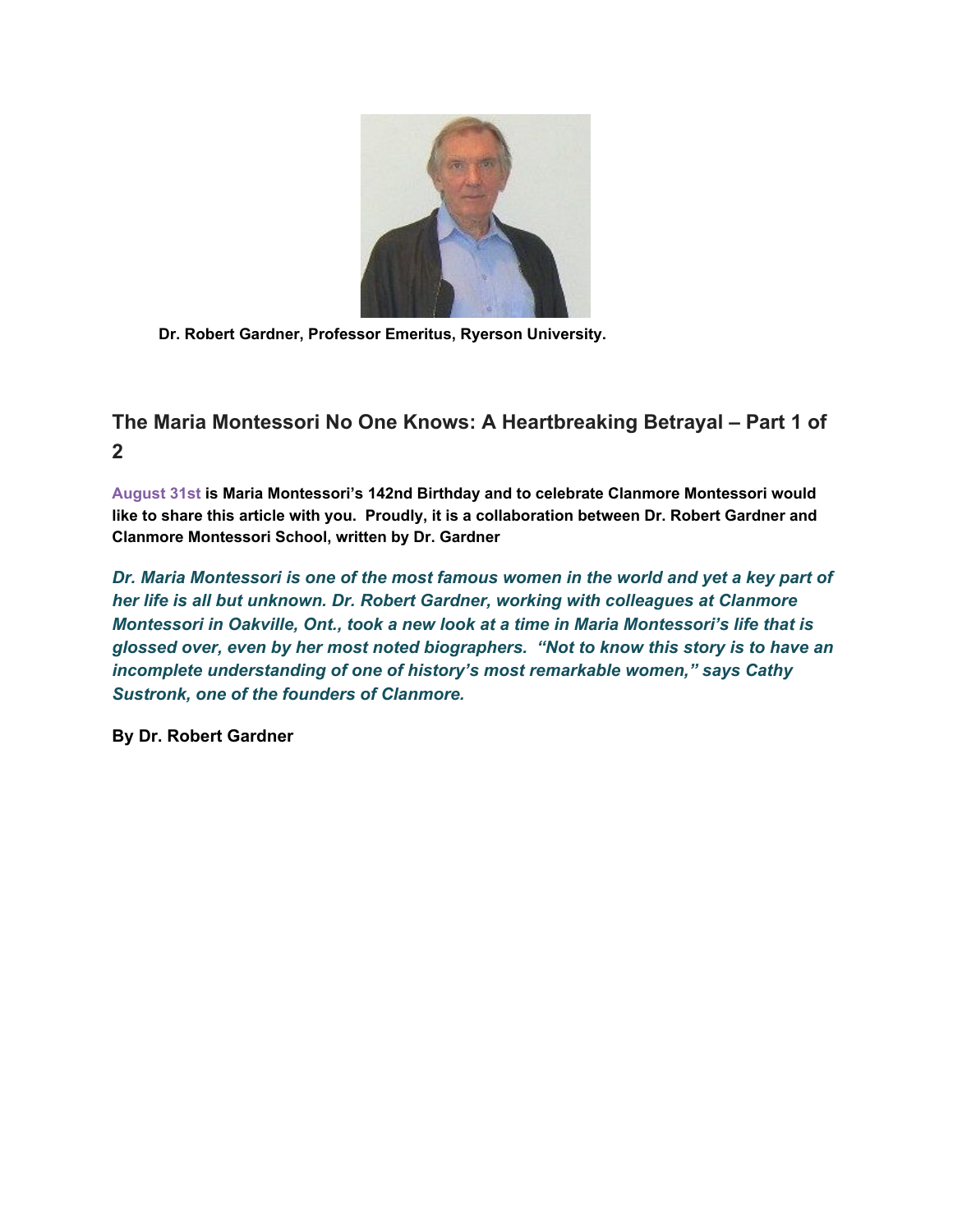

**When Maria Montessori was 30 (in 1900) her father presented her with a book filled with 200 articles he had clipped from the national and international press, all of which wrote glowingly about his unusually talented daughter. She was known as the "beautiful scholar," and in an age when women were blocked from most professions and careers she had – against all odds – become the first woman physician in Italy. She had been interviewed by Queen Victoria and had represented her country at major international conferences. She was elegant, poised and – perhaps – just a bit vain. She was at the height of her fame, and it seemed that she could achieve anything. At this heady moment she was appointed the co-director for a school in Rome. It was an unprecedented appointment for a woman in that very conservative time. Her partner was another young physician, Giuseppe Ferruccio Montesano. Italian sources suggest that he was not in robust good health, but he was elegantly handsome. He came from the south of Italy and in his family, while the sons all entered the professions, the daughters were consigned to "womanly tasks" such as lace-making and the study of music.**

**He and Montessori fell in love and she became pregnant. At that time, especially in Italy, to have a child out of wedlock would have been disastrous to anyone. Montessori was facing the ignominy of being a scarlet woman. Montesano's mother, by all accounts a very severe dowager, refused to consider marriage. Montesano was desperate. Montessori, perhaps for the first time in a charmed life, was bewildered. Montesano had a solution. He would give the child his name, but the baby would have to be sent away to a**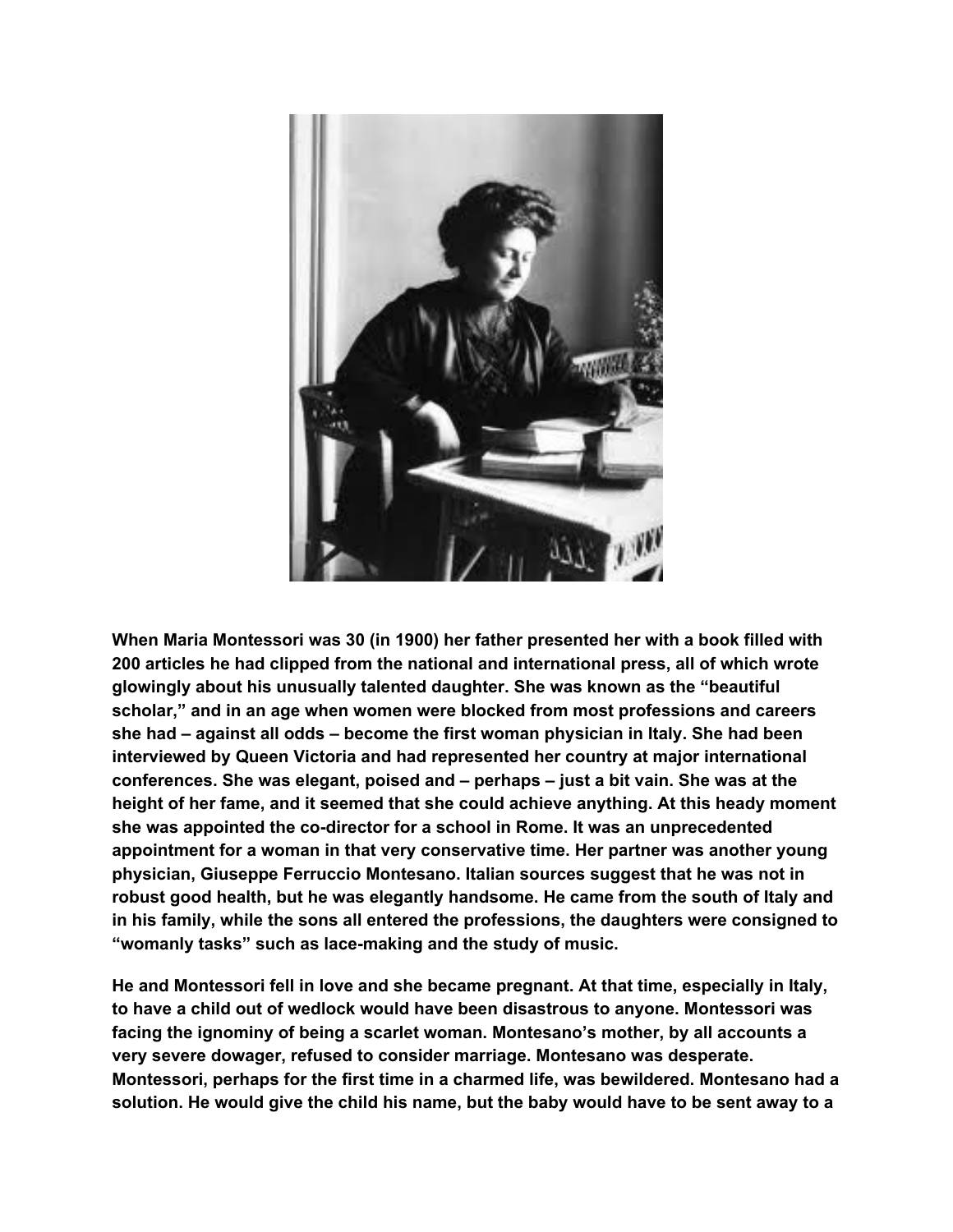**wet nurse as soon as it was born. There was, however, no possibility of marriage. His mother, a woman who traced her ancestry to the House of Aragon, the rulers of southern Italy, was adamant.**

**Montessori was devastated. Montesano, in trying to calm her, promised that he would never marry anyone else. She was the only one for him. Montessori made the same vow. In a sense, they would have a spiritual union which made the disastrous consequences of their affair less dismal.**

## **A Crisis, Then Remarkable Recovery**

**A year later Montesano betrayed her and married another woman. Montessori was in complete crisis. She had sent her baby son away to live with strangers and she could not openly acknowledge the child's relationship to her. In the next decade she would see the child occasionally, but she never indicated to the boy that she was his mother. She was a tortured soul.**

**In this moment of absolute defeat she did something remarkable. Instead of crumbling under the strain, she went into the seclusion of a convent to meditate. Before the crisis she was likely somewhat egotistical and her life had been filled with triumph after triumph. As a woman of her time, and as an Italian, she was – of course – a Roman Catholic. But her faith was the faith of a scientist and a scholar, skeptical and refined.**

**Now this proud and brilliant woman was reduced to a state of desperation. However, during the days and weeks in seclusion something incredible happened. In fact, she underwent a complete psychological transformation and she emerged from this period of self-examination with a set of goals which seem unbelievable to the modern observer. She appeared determined to totally reinvent herself. She moved forward with a resolution that is at once baffling and inspiring.**

**Although she was the first female medical doctor in the history of Italy, she decided to leave the practice of medicine forever. Abruptly, and without explanation, she resigned her prestigious post as co-director of an institute for developmentally challenged children. Then she enrolled at the University of Rome to master totally new areas of study. She took courses in anthropology, educational philosophy, and experimental psychology. At the same time, she made another momentous decision that changed the course of education and teaching forever. Up to this time she had been preoccupied with children who were in some ways in the language of the times, "feeble minded." Now she decided to focus all of her energies on improving pedagogy for the normal child. With that decision, Dr. Maria Montessori proceeded to revolutionize our thoughts about infancy and the incredible capacities of children from the very moment of birth.**

**In a strange way, if there had been no Dr. Montesano there would have been no Maria Montessori. He, inadvertently, became the catalyst for a monumental emotional crisis**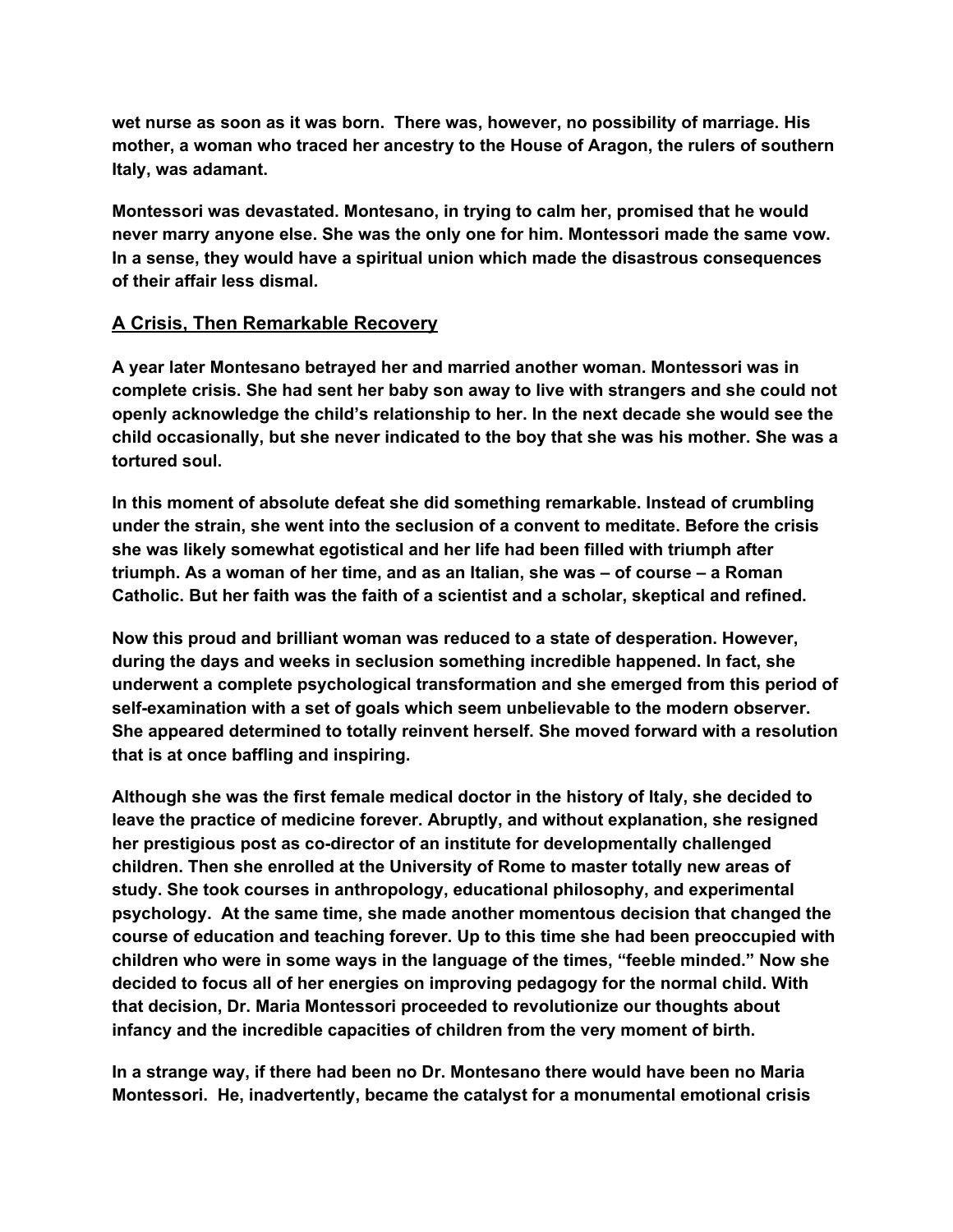**that led Montessori, just into her thirties, to challenge every misconception about the capacities and needs of the very young.**



**Maria with her devoted son, Mario Montesano Montessori**

### **A Son's Influence.**

**Dr. Montesano never recognized his child, Mario Montessori, as his own. Indeed, even Maria Montessori, on her many tours where Mario was her faithful interpreter, always introduced him as either her nephew or her adopted son. It was when she was close to death that she accepted him publicly and in her will she identified him as "Il figlio mio" – my son.**

**Montesano, though, was never more than a footnote to history while Maria Montessori was nominated for the Nobel Peace prize three times. Among scores of honours, she was the recipient of the French Legion of Honour decoration, and she received honourary doctorates from some of the greatest universities in the world.**

**Mario Montessori co-founded the Association Montessori Internationale with his mother, Maria Montessori, in 1929.**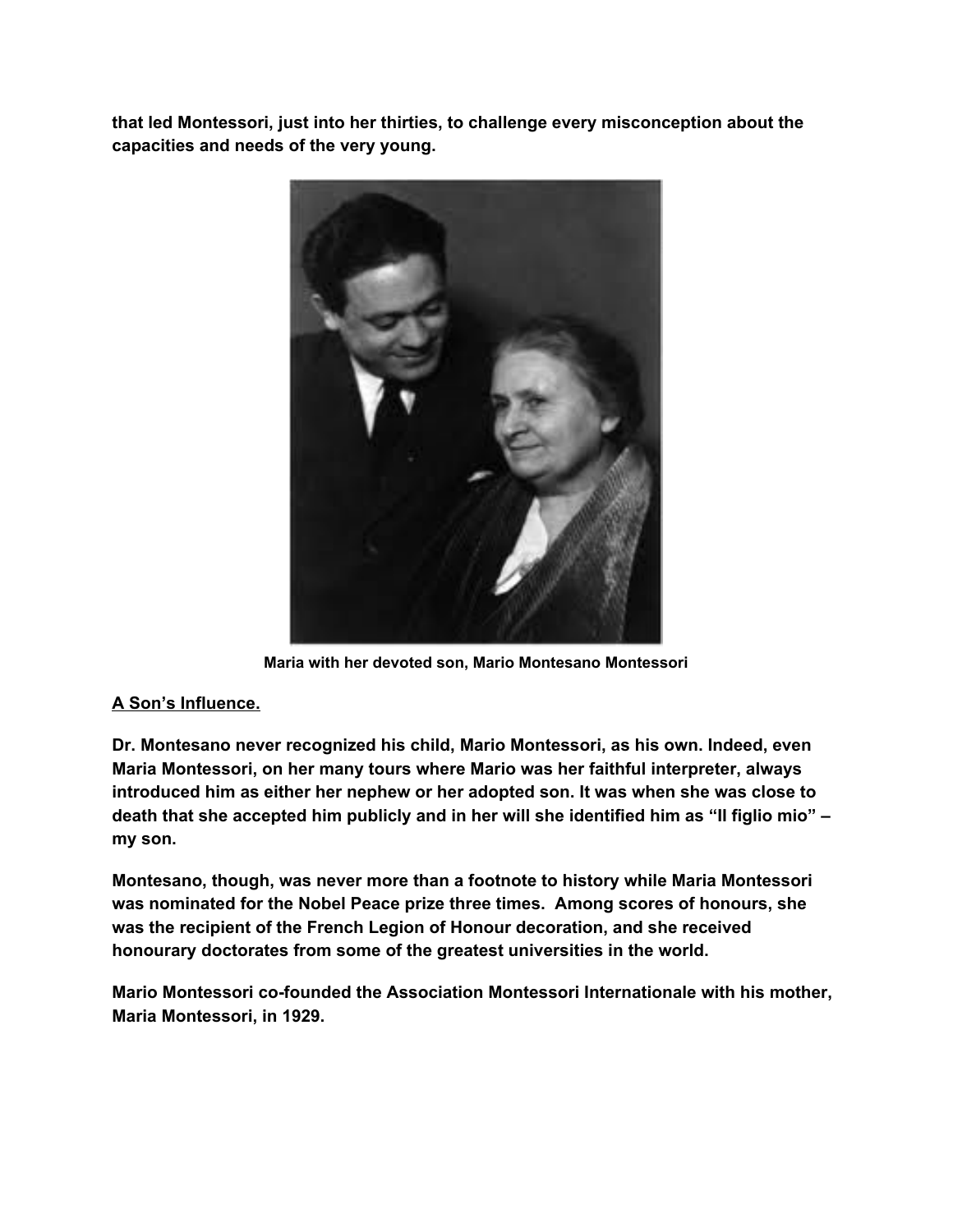**It was a terrible crisis that forged her untiring will to help children everywhere to reach their true potential. Without that searing ordeal her name, like that of the man who betrayed her, may have been forgotten.**

**It might be thought that the crisis that shaped her thinking might somehow have diminished her. Even generous modern readers may wonder why she abandoned her child for almost 15 years. The fact is, this terrible tragedy steeled her to recreate herself and caused her to focus her incredible talents in an effort to somehow make amends for the tragic loss of her son's presence during his formative years.**

**One day, when he was 15, the young Mario Montessori noticed an elegant woman watching him with great interest. Something told him that this was his mother. He approached her and they were reunited. For the rest of his life, although he subsequently married, he was her constant companion and confidant. They were inseparable and together they created an approach to education that exists to this day.**

**The remarkable ending to this story is that modern research continues to validate her findings. In a recent study by Dr. Angeline Lillard, titled** *The Science Behind the Genius***, Dr. Lillard collects scores of modern research findings which support Dr. Montessori's earliest views on educating the child. Increasingly Dr. Montessori's observations are being employed in secondary schools with stunning results. In fact, her ideas could well be employed in the university system where students are often isolated in an arid world of abstract lectures.**

**Maria Montessori, in some academic settings, is ignored precisely because she had such a trenchant insight into the failings of so much of what we call education. More than half a century after her death her influence is still making itself felt, still creating a sense of discomfort amongst some professional educators, and still pointing towards a more humane form of transmitting information to young children and adolescents.**

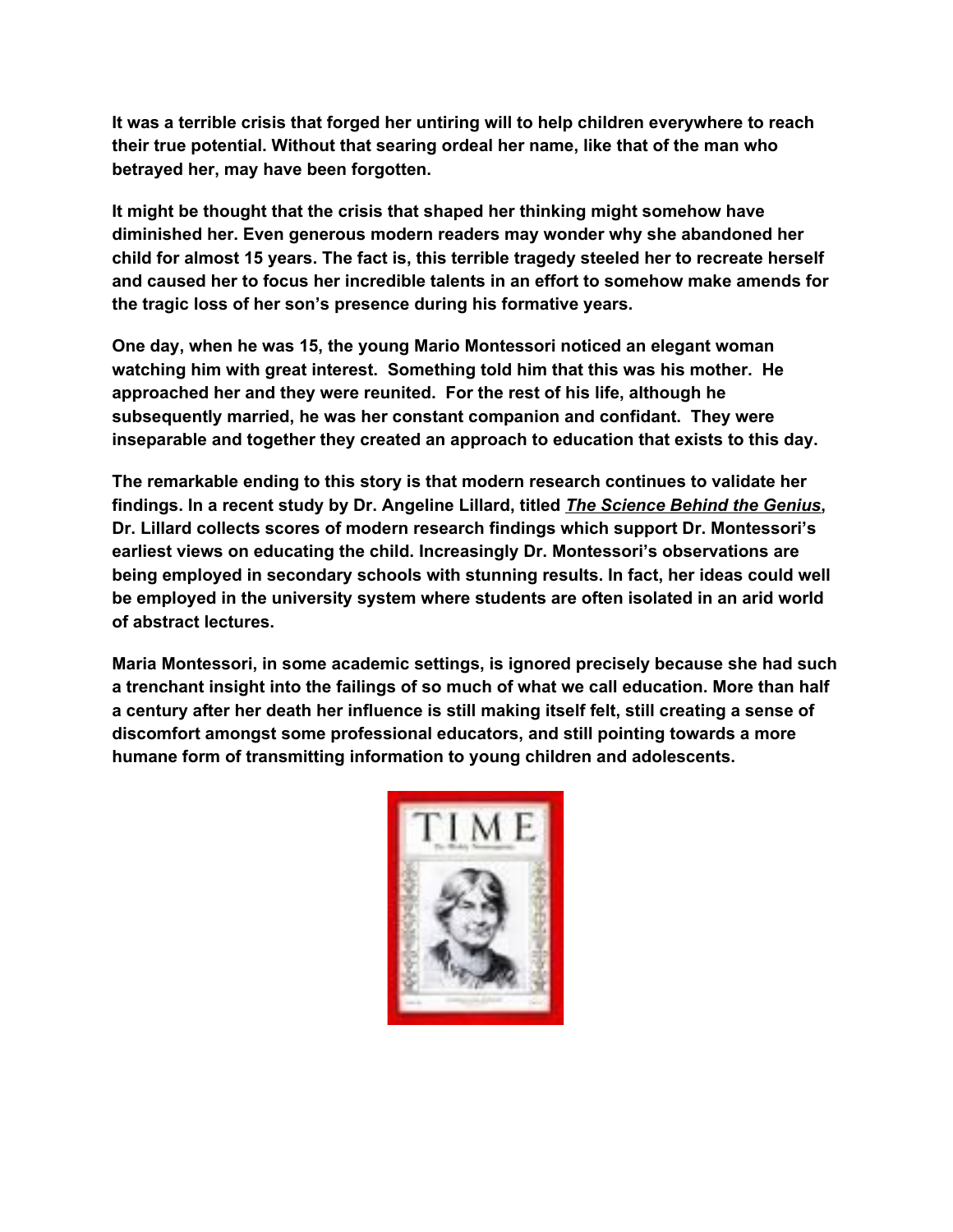#### **PART TWO**

**In the [first of this two-part series,](http://www.northhillmontessori.com/the-maria-montessori-no-one-knows-a-heartbreaking-betrayal-part-1-of-2/) educational consultant Robert Gardner writes about the crisis Maria Montessori faced when her son, Mario, was born out of wedlock and how that crisis contributed to the development of her thinking about the capacities of children. In this article, Gardner explores how Montessori's experiences as an "enemy alien" in India during World War II contributed to her understanding of language development in the very young.**

#### **THE INDIAN EXPERIENCE**

**Just before the outbreak of World War II, Maria Montessori and her son were invited to visit India. At the time of the invitation, Maria was a mature woman of 69.**



**It was the beginning of a trip of discovery which had profound implications for Maria and her philosophy. Like her earlier experiences surrounding the birth of her son, the journey to India created another time of crisis, which brought her to new realizations about the unique capacities of the very young.**

**The stay in India began in 1939 but, unexpectedly, it was to last until 1946, well after World War II had come to a conclusion.**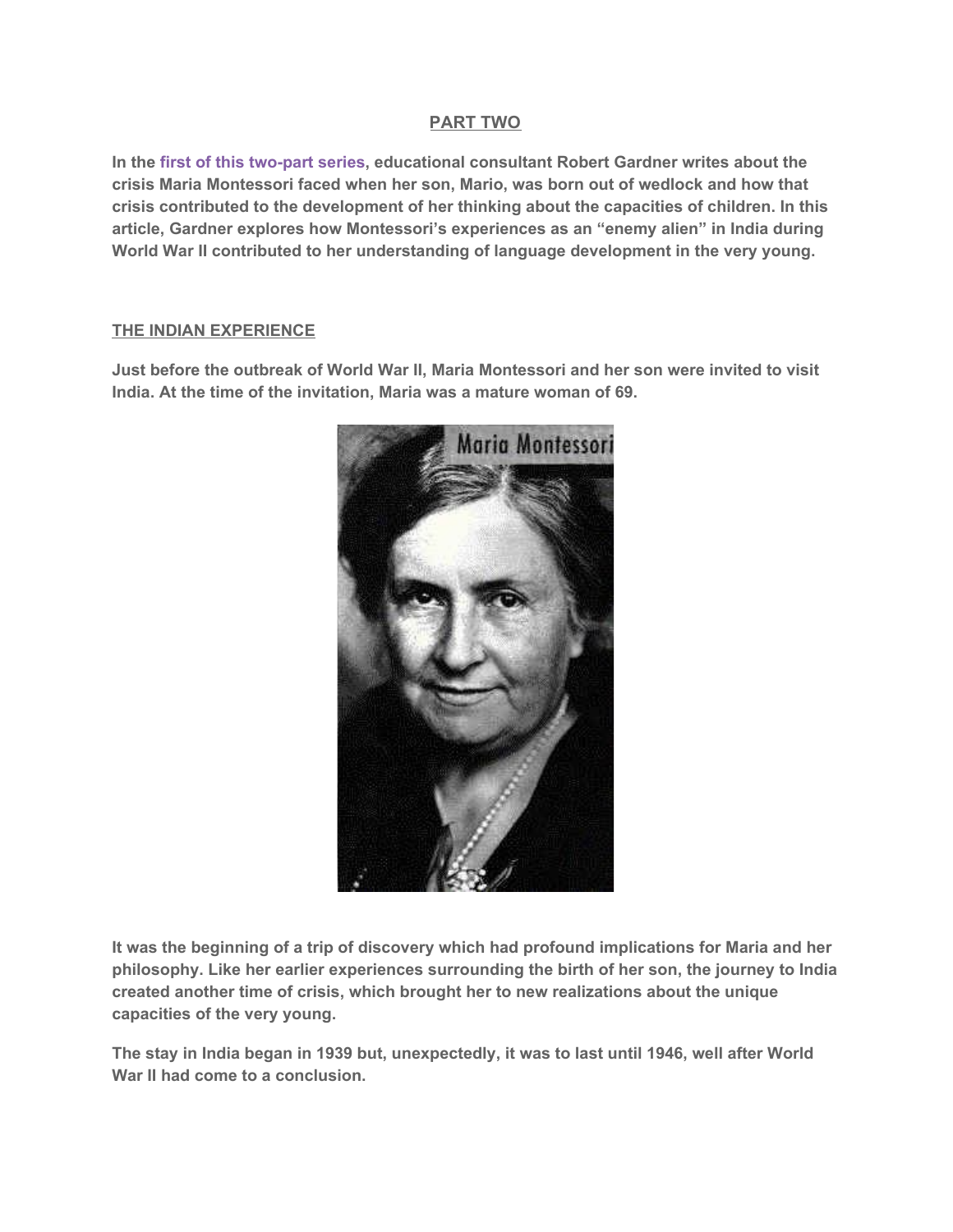**Perhaps it was somewhat naïve of the Montessoris to make the trip to the subcontinent. As part of the British Empire, India was at odds with the Italian dictator Benito Mussolini and his Fascist state. In fact, when Italy declared war on Great Britain on June 10, 1940, Maria and her son were immediately identified as "enemy aliens." Maria was stunned. Everything in her training and in her personal and religious philosophy placed her squarely against the Italian dictator. Fundamentally she was a pacifist and someone who believed that all people were substantially the same. There was nothing in her ideas that reflected the bombastic and racist notions of Mussolini and the extreme right in Italian political life.**

**Adding to the trauma of the situation was her son's actual imprisonment. Maria, in deference to her advanced years (she was almost 70), was allowed to continue with her work in lecturing on the Montessori method to Indian audiences. The difficulty was that, Maria – for all her brilliance as a scholar and a teacher – had no facility with the English language. Without her son's assistance as an interpreter, she was, quite literally, struck dumb. All around her were sympathetic people with whom she could not communicate beyond the most basic of ways. She was embarrassed and felt a sense of extreme humiliation.**



**Maria and Mario had been classified as Enemy Aliens**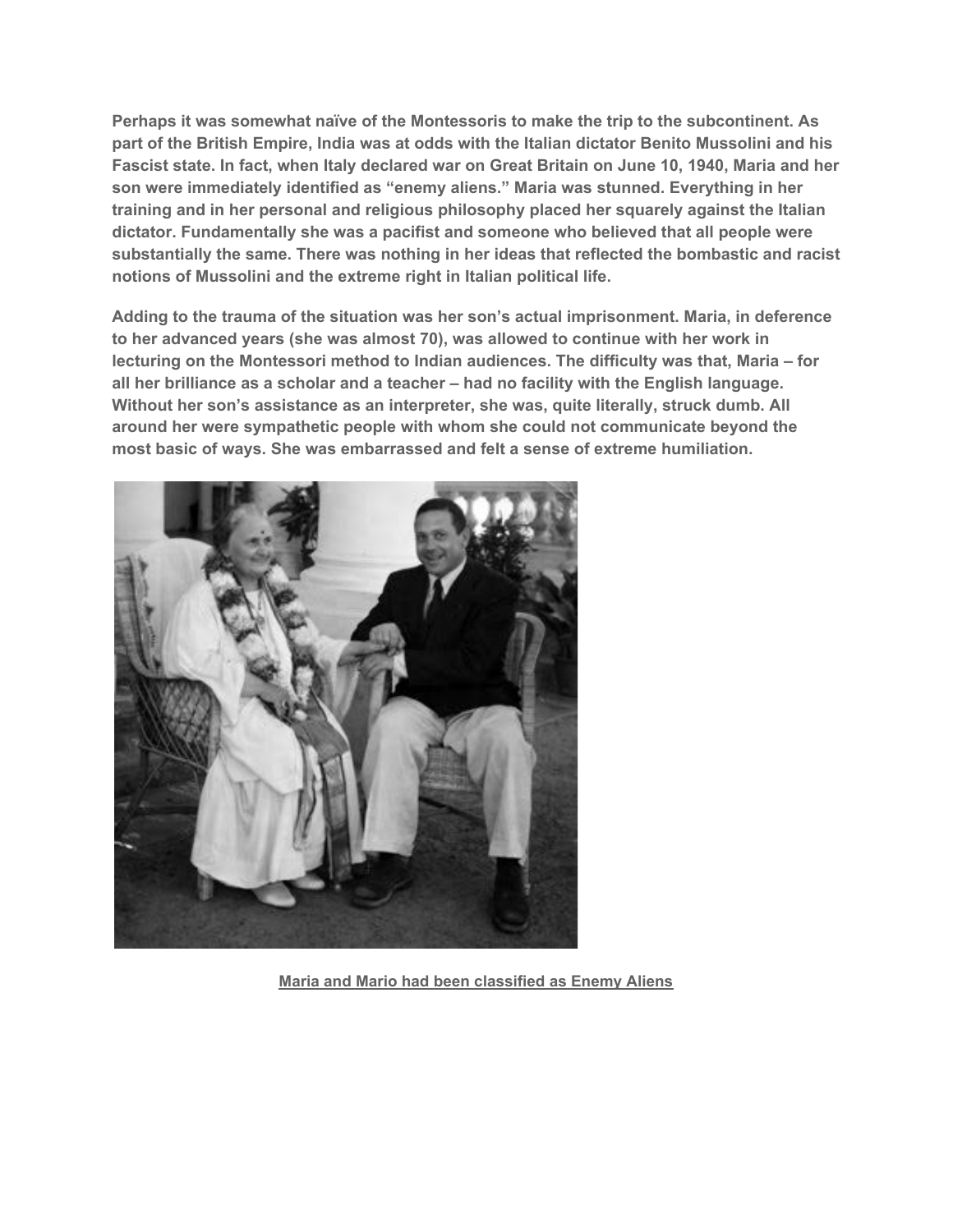#### **Dark Days in India Lead to Enlightenment**

**Only an individual who has been in a similar situation could understand how a highly educated person would feel when it is impossible to speak even at the level of a very young child. Those were dark days for Maria and it was the kindness of her Indian friends who made the situation tolerable.**

**Out of the sense of isolation and embarrassment, Maria could not help but notice that infants seemed able to absorb a capacity for language innately. She watched in fascination as they learned, in a very short time, the beginnings of their own language (often an Indian dialect) and English. She realized that language acquisition has nothing to do with will or discipline; it was a propensity or drive, which is innate to every child. She also came face to face with the painful realization that after a certain time, the adult faces great difficulty in acquiring a second language.\***

**She said, emphatically, that at a point in our maturation our mind does not develop as a child's does and we simply "grow older." That point, she theorized, may be at the end of adolescence. It became clear to her that actual language acquisition with complete fluency is largely unconscious in the child. It does not matter how difficult the language – whether it is Latin, Sanskrit, Greek, or any of the thousands of dialects in the world – the child will learn to speak with fluency the language it hears on a daily basis in the home.**

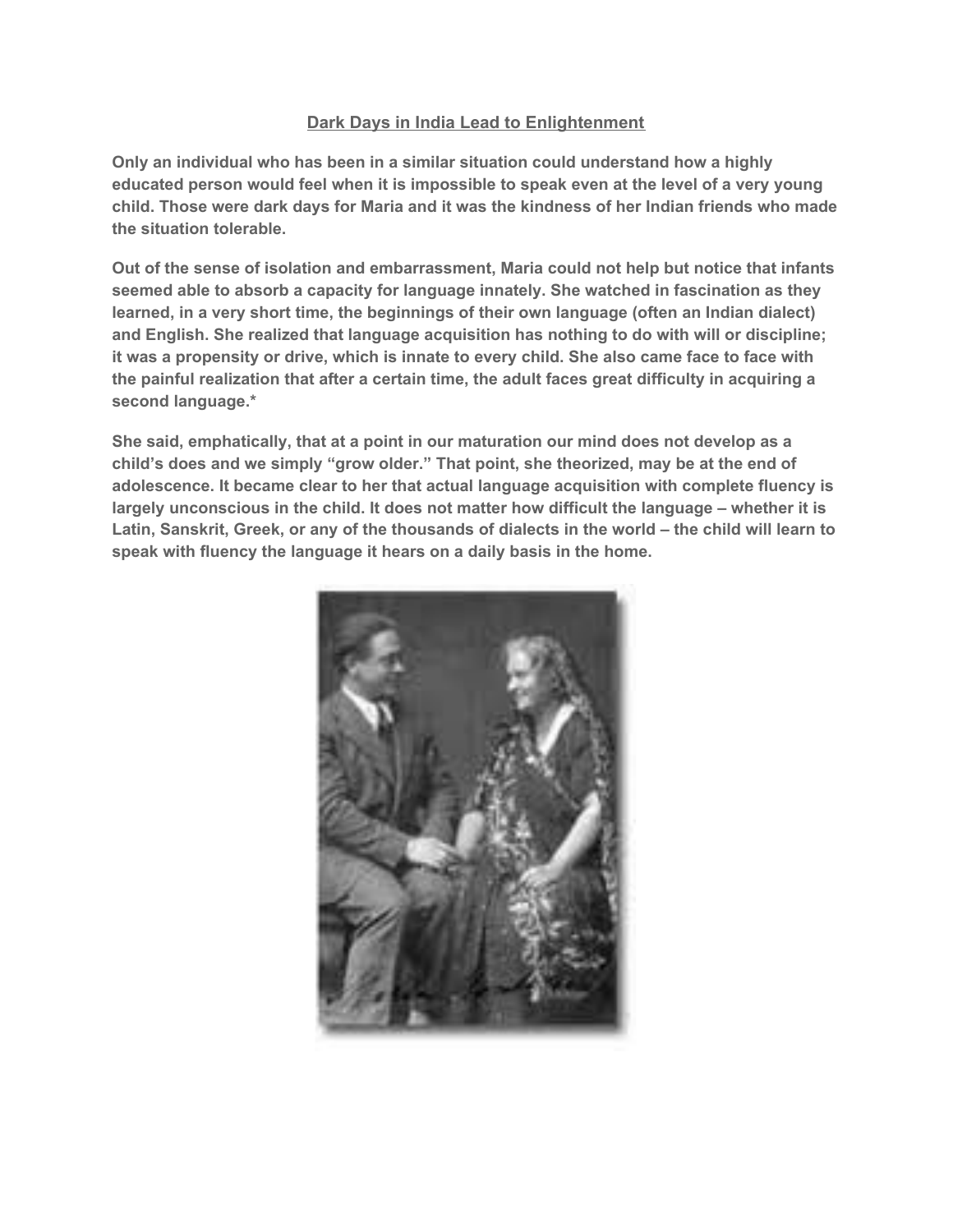#### **Discovering Where the 'Arc of Development' Begins**

**Maria, from her earlier studies of accounts of "wild children" raised in total isolation, knew full well that a child who does not grow hearing language around him or her will not develop the capacity to speak. Such children are mute, not because they have any intrinsic deficiency, but because they have not been exposed to words and sentence structure during their most important developmental period. Further, these children, even after they were returned to civilization, never developed the capacity to converse. Experts who have attempted to reverse this situation in totally isolated children have always been frustrated in their attempts. No amount of remedial effort will reverse the situation.**

**She agonized over the idea that some children, left in isolation in nurseries, or left with nannies who were either uneducated or not motivated to speak with the children under their care, could actually suffer intellectual damage. It became clear to her that the arc of development began at birth. She actually felt that so-called "poorer" children who were constantly with the parents might fare better linguistically than wealthy children who were deprived of social contact.**

**Always an avid reader, she commented on a study she had encountered in the 1940s where "some Belgian psychologist had found that the child of two and a half has only 200 or 300 words, but at six he knows thousands. And this all happens without a teacher (other than the family). It is a spontaneous acquisition. After the child has done all this by himself, we send him to school and offer, as a "great treat," to teach him the alphabet. Her tone is ironic for she had no great admiration for standard educational techniques.**

**Montessori fully appreciated that the child will only learn to speak fluently a language which he or she hears in the daily environment. Moreover, the capacity to use words and then to create meaningful sentences with all the correct tonalities and correct grammatical structures is something that the child acquires, almost unconsciously, in the process of hearing the language** *correctly* **spoken. In an excerpt from her work,** *The Absorbent Mind,* **she may have been thinking of her own experience when she said: "In a foreign country, we adults cannot even detect all the sounds we hear, far less reproduce them vocally. We can only use the machinery of our own language; no one but a child can construct his own machinery and so learn to perfection as many languages as he hears spoken about him."**

**It has been noted by many observers that even very cultured individuals who do acquire a second language in later life will always speak that language with an accent no matter how diligently they attempt to erase the traces of their mother tongue.**

#### **Finding Freedom for Mario**

**After this time of great trial in Maria's life and the sense of isolation which she endured, in an unprecedented move for a country at war with Italy, the Indian authorities decided to give Maria Montessori a special gift for her 70th birthday. In a complete and utter surprise, they**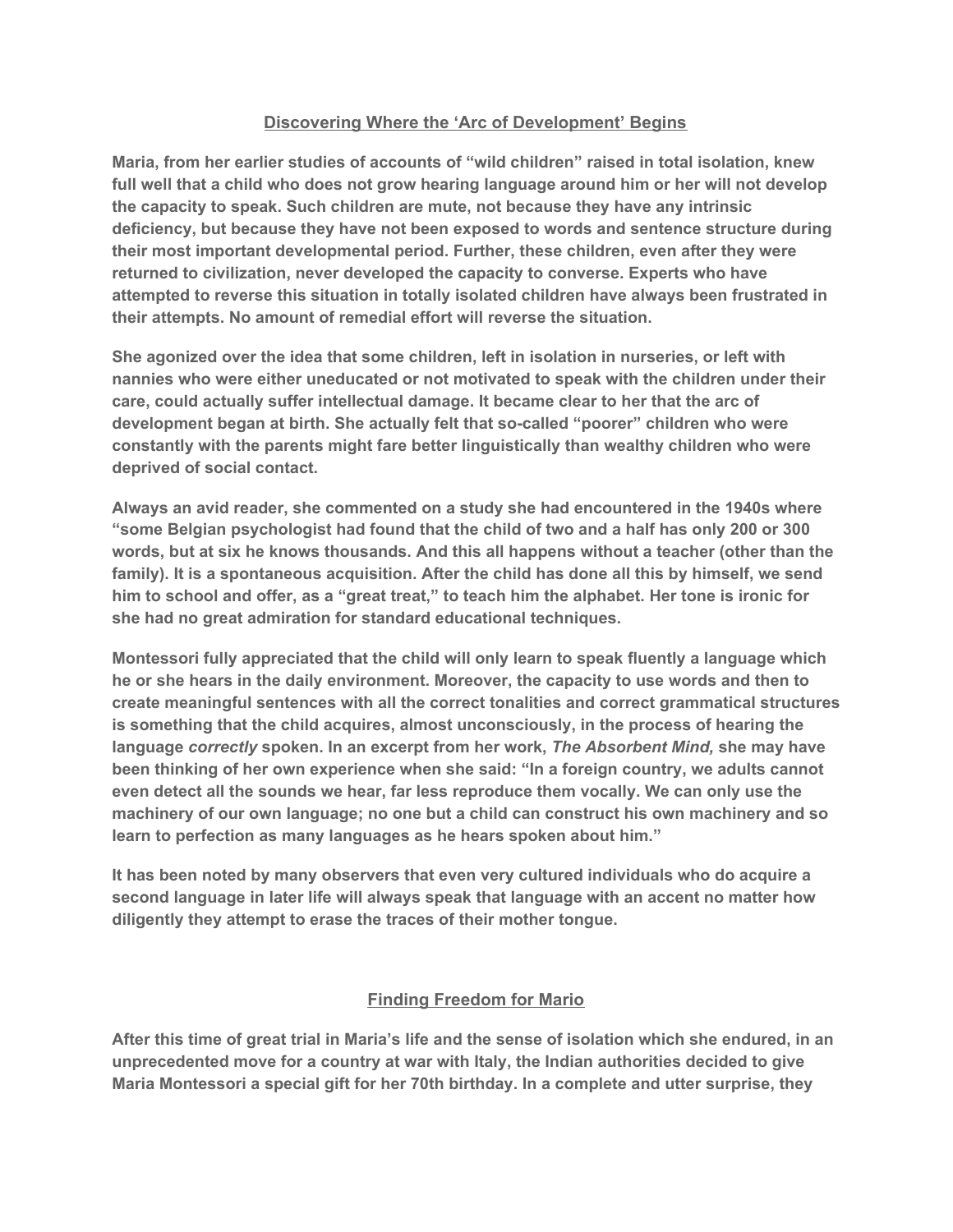**released Mario from detention and he was able to resume his task as his mother's helper and official interpreter.**

**It was only at this point that Maria could begin work on what became her major work. Few individuals realize that** *The Absorbent Mind,* **the culmination of all of her thinking and decades of research and observation, had its genesis in India. It was based on her lectures to Indian audiences during her enforced exile. She always lectured in a precise and melodic Italian, which was translated painstakingly by Mario into English.**

**It is difficult to estimate how fluent Mario was since he was not a highly educated man. Apparently, his mother would gently correct some of his translations from time to time. Later Maria took all of Mario's notes and wrote an Italian version of the material for a book intended for publication in Italy. It was this Italian version that was eventually translated into English by another Montessori disciple, a gentleman named Claude A. Claremont. The English version was published in Madras, India in 1949. In various editions, the book has sold thousands of copies in the ensuing half century.**

**Maria's time of isolation and relative helplessness made her even more empathetic to the state of the child as it develops. The infant has huge capacities that are constantly underestimated by the adult mind. The babbling of a baby may strike the adult observer as mindless and little more than noise. In fact, it is a necessary precursor to the development of language and the entire linguistic variety of a particular tongue. Fundamentally, Maria came to the realization that in many ways the capacities of the developing child are actually greater than our own. This was, and still is, the keystone to her educational approach.**

**It is strange to see that sometimes periods of crisis can provide an individual with a great gift. Maria Montessori's experiences, in the unfortunate circumstances surrounding the birth of her child, and her enforced isolation in India, provided her with the gift of insight into the incredible – and previously unimaginable – capacities of the infant.**

**As a footnote to this story, it is important to realize that the Indian people never forgot Maria Montessori's contribution to education in their country. In 1970, they honoured her by placing her image on a stamp, which celebrated her presence for so long a duration in their country.**

**\*** *A famous example of the inability of even a great mind to acquire language in later years is offered by the experience of Napoleon Bonaparte. During his six years of exile in St. Helena after his defeat at the Battle of Waterloo, he never learned to speak more than a few words in English. In part, he depended on a prepubescent English girl, Betsy Balcombe, to act as his interpreter in his interactions with his British captors.*